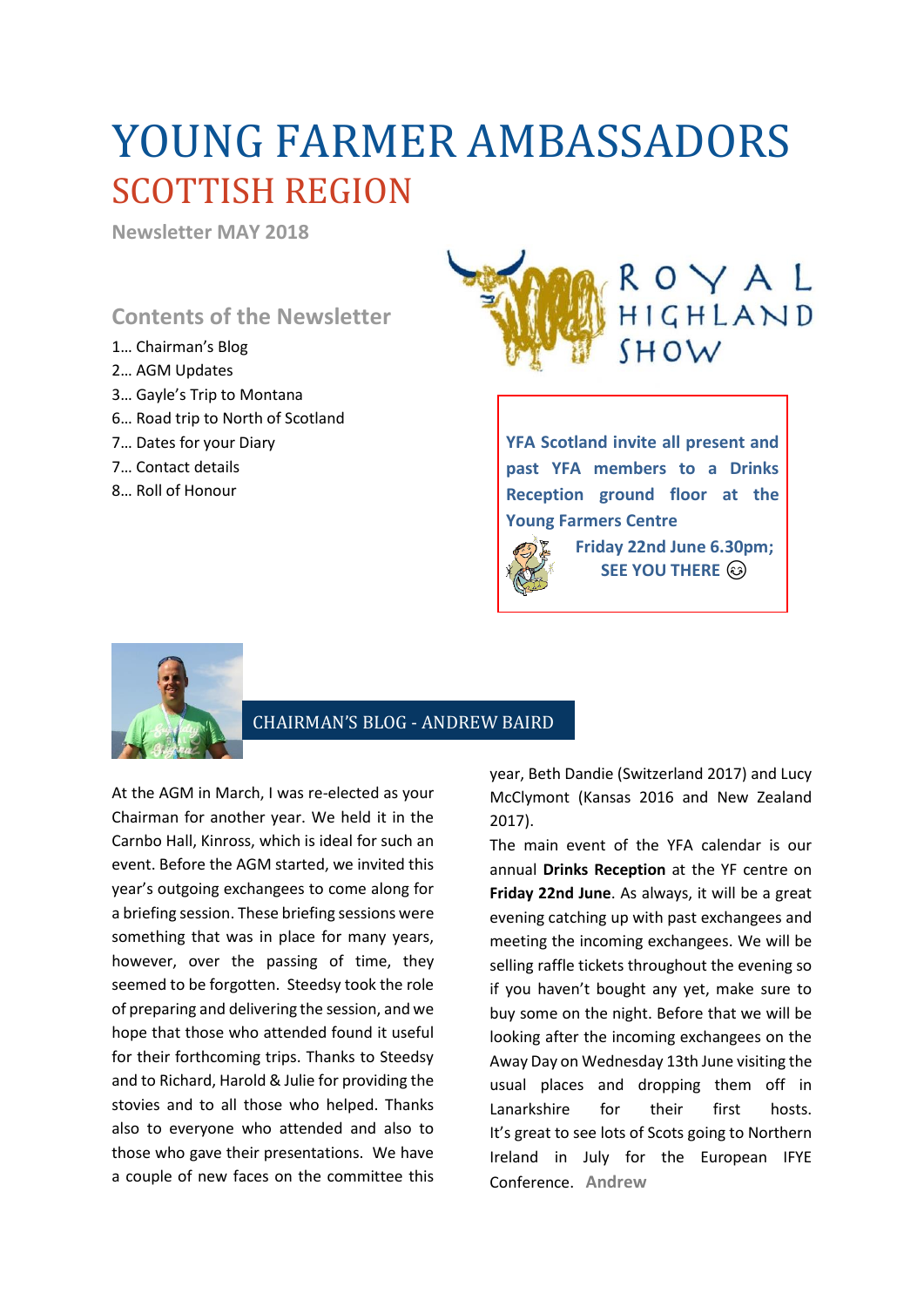# ANNUAL GENERAL MEETING

The AGM of the Young Farmers Ambassadors Scottish Region was held on Sunday 11th March at Carnbo Village Hall. There was a turnout of 26 people and stovies were provided by Dickie, Harold & Julie. The Office Bearers and Committee elected are as follows:



**Andrew Baird Neil Brims**



**Chairman: Vice chair & Treasurer:**



**Mary Turner** Katie Punler



**Secretary: Newsletter Editor:**

**Representatives to YFA National Executive**: Andrew Baird and Katie Punler

**Committee**: Meg Findlay, Elaine Meikle, David Paterson, Caroline Robertson, Alison Ross, David Stevenson, Richard Wilson, Beth Dandie and Lucy McClymont

**Contact Member for IFYE** – Paul Fraser **Auditor**: Sheona Bremner

-------------------------------------------------------------

A briefing session for outbound exchangees was held by David Stevenson and Beth Dandie before the AGM to provide information and advice on their upcoming trips. Hopefully this will prove to be useful for outgoing exchangees and we can build on this in future years.

Thanks to the following people who gave a presentation on their exchange trips:

**Annie Bryson (Avondale)** - Autumn Seminar Slovenia 2015 **Gemma Bruce (Udny)** - Tasmania 2016

**Mhairi Dalgliesh (Thornhill)** - Ireland 2017 **Lucy McClymont (Lower Nithsdale)** New Zealand 2017

**Beth Dandie (Forfar)** - Switzerland 2017 **Emma Harper (Lower Nithsdale)** - Colorado 2017

**Gayle Allan (Avondale)** - Montana 2017 **Meghan Bremner (Halkirk**) on behalf of the European Rally Team in Latvia 2017

**OUTGOING EXCHANGEES 2018** 

-------------------------------------------------------------

SAYFC held the International Exchangee Interviews at the YF Competitions Weekend in February. This year's lucky members selected to represent Scotland are as follows:

Rachael Baillie (Stranraer & Rhins) – New Zealand Shona Graham (Bell Baxter) – Tasmania Hazel Murray (Lower Nithsdale) – Canada Stephanie Bradford (Lower Nithsdale) – Montana Colin McKinnon (Lower Nithsdale) – Colorado Emily Dawson (Strathearn JAC) – Finland Kirsty McMath (Stewarty) – Finland James Gray (Crossroads) – Norway Emma Harper (Lower Nithsdale), Laura Anne Logan (Beith), Linsey Campbell (West Renfrewshire) & Mari Gibson (Carluke) – European Rally in Scotland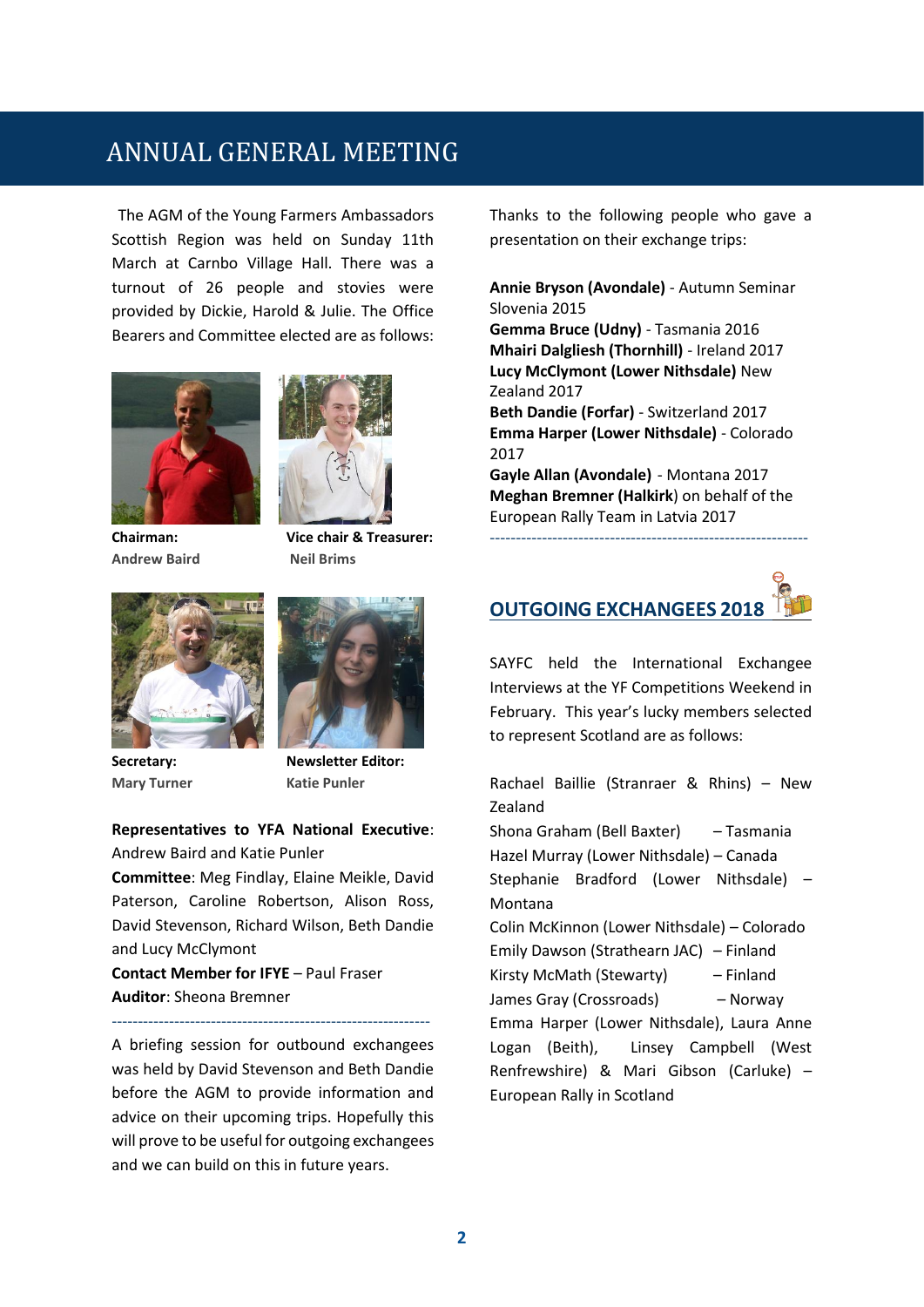Here are some of the highlights of my 12-week trip to Montana in the summer of 2017

Meeting the other IFYEs and attending the 4H Congress in Bozeman; learning to do Line and Swing dancing with the 4H delegates. Watching stock judging of both livestock and horses and the fashion show of some of the clothing and quilts that participants had made during the week.



Then to my first host family Cory & Jennilee Bird and three kids Emily (12), Tanner (9) & Tyler (3) at Hahn Ranch, Townsend – an hour's drive from Bozeman. On arrival a big lightning storm had struck and started a wildfire, so the family were involved helping put the fires out and saving their cattle! It had been one of the hottest summers for many years, with July and August temperatures in the high 30s. The ground consisted of sparse dried out grass, cactus and rock which sparked huge wildfires that were mainly caused by fork lightning. The air was thick and hazy from all the smoke and ash from fires all over the region. Ultimately the government put restrictions on the public, vehicles and horses that were shoed onto going into the forests to try and prevent more fires from forming. You had to apply for a permit to carry out work in the forests if venturing in on shoed horses or quads.

Cory's family ranch consisted of 3 sectors that he and his uncles split control over. Cory was in charge of the cattle, his uncle all of the arable land and the other was in charge of the family's trucking business. Like most ranches in the state they grew potatoes, wheat & barley as well as alfalfa as their main source of feed over the winter months. The Hahn ranch was the only ranch I was on that used irrigation systems. Cory was unsure of the total size of the ranch, but he could tell me that he has an indefinite lease of 28,000 acres of forestry land off the government as well as an estimated 81 square miles of land on the farm deed! Most mornings started between 4.30am – 6am, with a quick breakfast then out to either move cattle or maintain part of the 120 miles of fencing.

We were out pushing cattle to new pastures most days, and my favourite cattle push was when we went to gather a herd that had crossed the Missouri river onto a neighbour's land. It was amazing watching the cattle cross over the river. I love riding horses at home so learning to move cattle on horseback was pretty easy for me, getting familiar with a western saddle was the only difference.



Cory moved his cows every week since he estimated that 1 cow needed at least 32 acres to graze off of since the grass was so sparse. Black Angus and Angus Hereford crosses were just about the only breeds I encountered in Montana due to their ability to withstand the tough winters. On the Hahn ranch, Cory had between 950-1000 head of cattle, with a further 400 at his brother's ranch near Helena. He was calving around 500, with a further 70/80 replacement heifers being brought in and there were around 50 bulls in total, with 2 bulls being kept in each herd of 50-60 cows to make sure each one was being sired due to the vast sizes of the pastures and the mountainous terrain they grazing were on. He kept his cattle outside all year round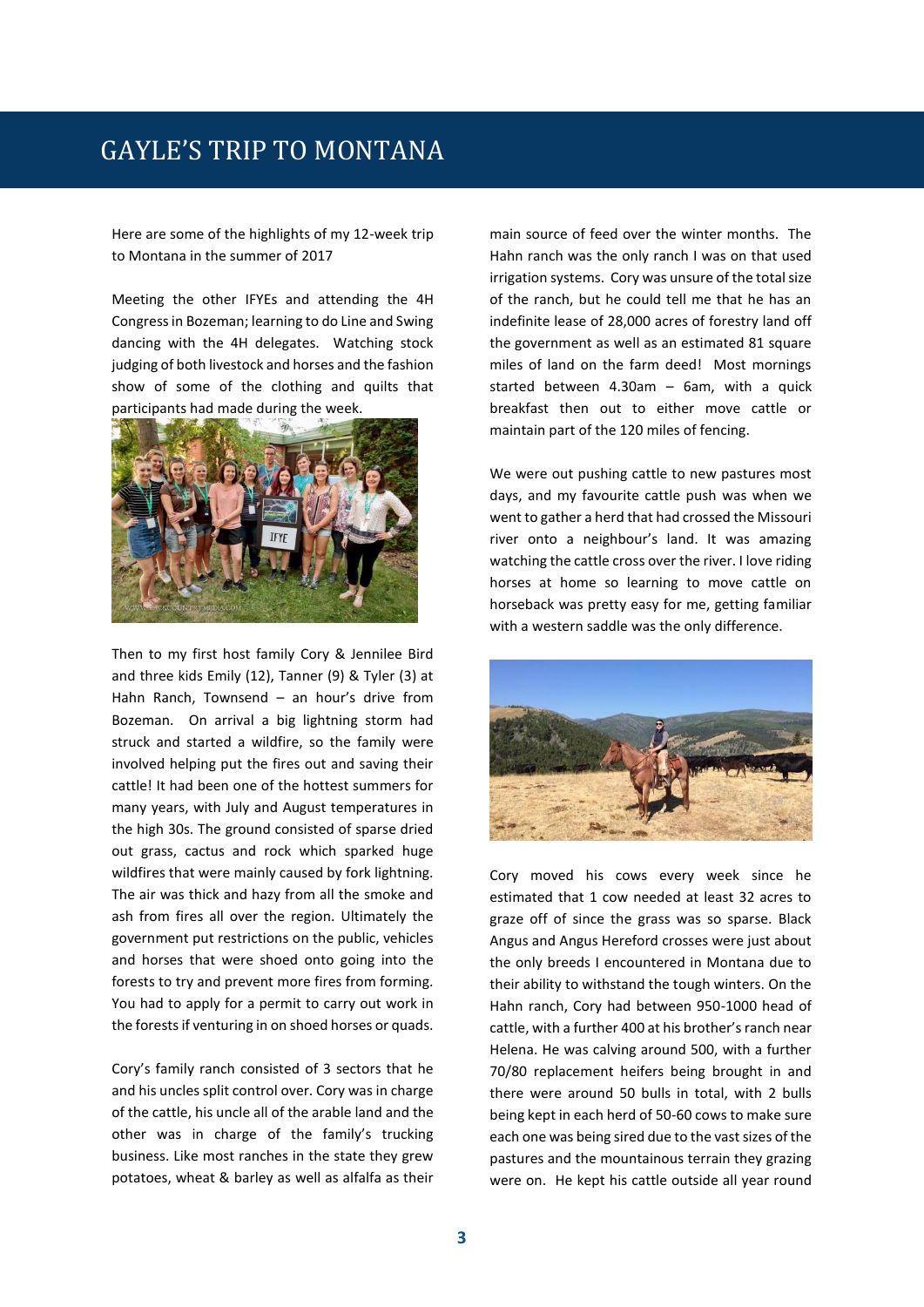and recently had to change his calving season from Jan/Feb to March/April since too many calves were freezing to death as soon as they were born All the sales of his cattle were done online via a video sale, instead of going to the market. The family were very religious and were members of the Baptist Church, which we attended every Sunday – said grace with them at meal times too.

My next host was Kat Pfau, who lived in Billings, and kept 18 chickens in the backyard and a steer called Nosey that they kept in the small pasture at her dad's house just down the street. Kat was divorced and had shared custody of her kids with their father for 2 weeks each. So, my first week would be spent with Kat alone until the kids arrived the following week. That evening I went to the Pig Races, quite a different experience seeing pigs racing on a track!

One of the highlights was visiting Yellowstone, an amazing experience to see the wild buffalo and the canyons.



Kat worked for the 4H office during the Billings Fair so in the week running up to the fair I helped to set up the 4H industrial exhibitions and during the week of the fair, Kat and I stayed in their camper on the fairgrounds. However, we set it up on the Monday and returned on the Friday for our first night's stay to discover that there was a leak in the water pipes which left about 1 inch of water on the camper's floor. So, the rest of the week we stayed in a slightly damp camper once the leak was fixed and hoovering up as much water as we could!



Kat's two kids Kerstin (8) and Alex (9) arrived in the middle of the week and Alex came second in his class with the steer Nosey, which he then sold for \$6,536 - he was going to buy another steer and a pony!

It was during my time with the Pfau's that the eclipse happened so we held a BBQ and watched it through welding masks. Unfortunately, I must have stared at the sun too long and felt very ill that night so I went to my bed early and was woken up at 12 midnight to find Alex painting my nails! By far the strangest thing to happen to me on the trip!!

My third host family lived only 6 miles from the Canadian border near Babb, spanning both Montana and Alberta. Staying with the Cundall's was a welcome change since Jeston and Sharee had 3 lovely girls Myla (20) Sienna (16) and Coley (14)  $$ so nearer my age group. The Cundall's worked the North Fork Cattle Company Ranch located just outside Glacier National Park on the Blackfeet Indian Reservation which their close friends owned. The ranch dates back to 1800 when the main house was originally built and before the ranch was bought over by Jeston's friends it was owned by Canada's  $3<sup>rd</sup>$  richest man who ran it as a polo & breeding facility. We were remote - a 20-minute drive on a dirt track from the main road; nearest town was Browning – 40-minute drive and 2.5 hours to the nearest city; no phone signal, no TV only one radio station! All the farm vehicles were kitted out with radio intercoms so the family and workers could get in contact with each other wherever they were on the ranch. Again, Black Angus was the breed of choice and they calved around 1,300 cows between February and May with another 800 mother cows being brought in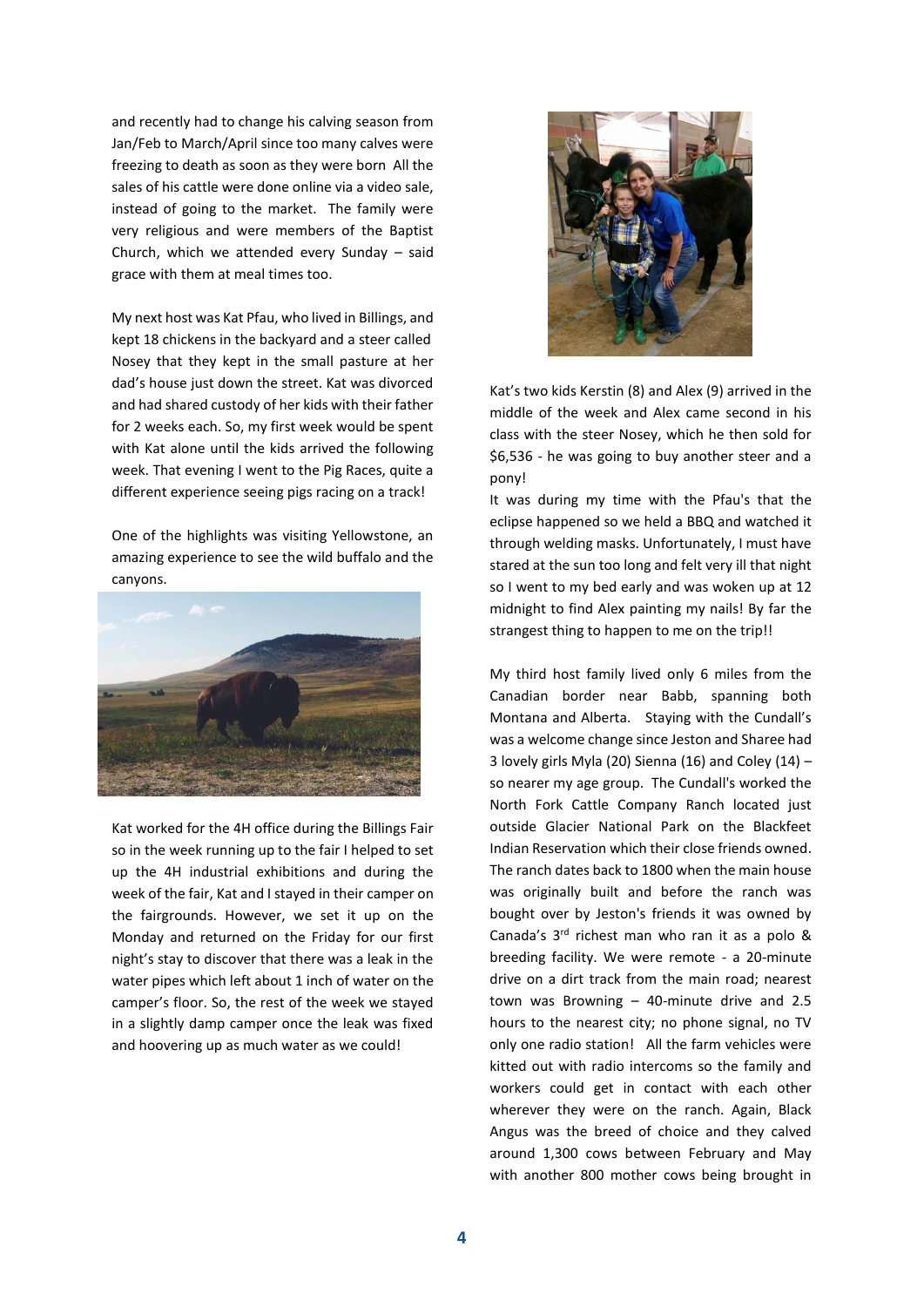during the calving season. In the winter they ran 13,000 head of cattle feeding them off of the alfalfa they harvest over the summer. Jeston had absolutely no idea how much land the ranch ran on but could tell me there was 19,000 acres on the ranch deed, plus other rented land!

Each morning, we woke at 6am to start the chores the girls had to do each morning and night. These began with feeding the nursing cows, 16 horses and 9 dogs, letting the sheep out to graze and milking 6 of the 18 goats Sienna owned by hand.

By this time in the summer, they were concentrating on baling the alfalfa and fixing fencing. As a result, I spent time gathering samples of alfalfa so it could be taken away for testing & helped Myla to mend the fences. There was only one day of work that I really detested during my stay here and it was cleaning out the Billy goats stall – how they stink!



I was also lucky enough to be invited to a family wedding in Kalispell. Fortunately, I was able to borrow a dress to wear since I didn't come prepared for this. It really was the most laid back, casual wedding I have ever witnessed and the service was the quickest I had ever seen. The bride must have walked up and down the aisle in about 8 minutes. The reception was in a big traditional red barn with a taco bar as the meal, and there was no entertainment just someone's iPod plugged into an amp.

One of the things I found interesting about the family was the fact that all the girls were home schooled by Sharee. They didn't follow any kind of formal education, instead they basically did whatever their mum told them to do. This seemed to focus more on homemaking skills such as sewing, cooking and crafts rather than the more traditional core subjects.

My time with the Cundall's was nearing the end and during my last couple of days with the family the temperature plummeted from 27 degrees to just 3 degrees Celsius. It was freezing outside and on my last night it snowed which finally put out the wildfires that had raged since I had arrived in the state. It cleared the haze to reveal all the Glacier Mountains in the background with their snow caps. It was beautiful to finally see this landscape that they had talked about so much and a nice ending to my American trip.



Meeting new people, learning about their culture and ways of life have left me with such happy memories – a trip of a lifetime. Thanks to YFA and the many others for their support towards the trip**. Gayle Allan**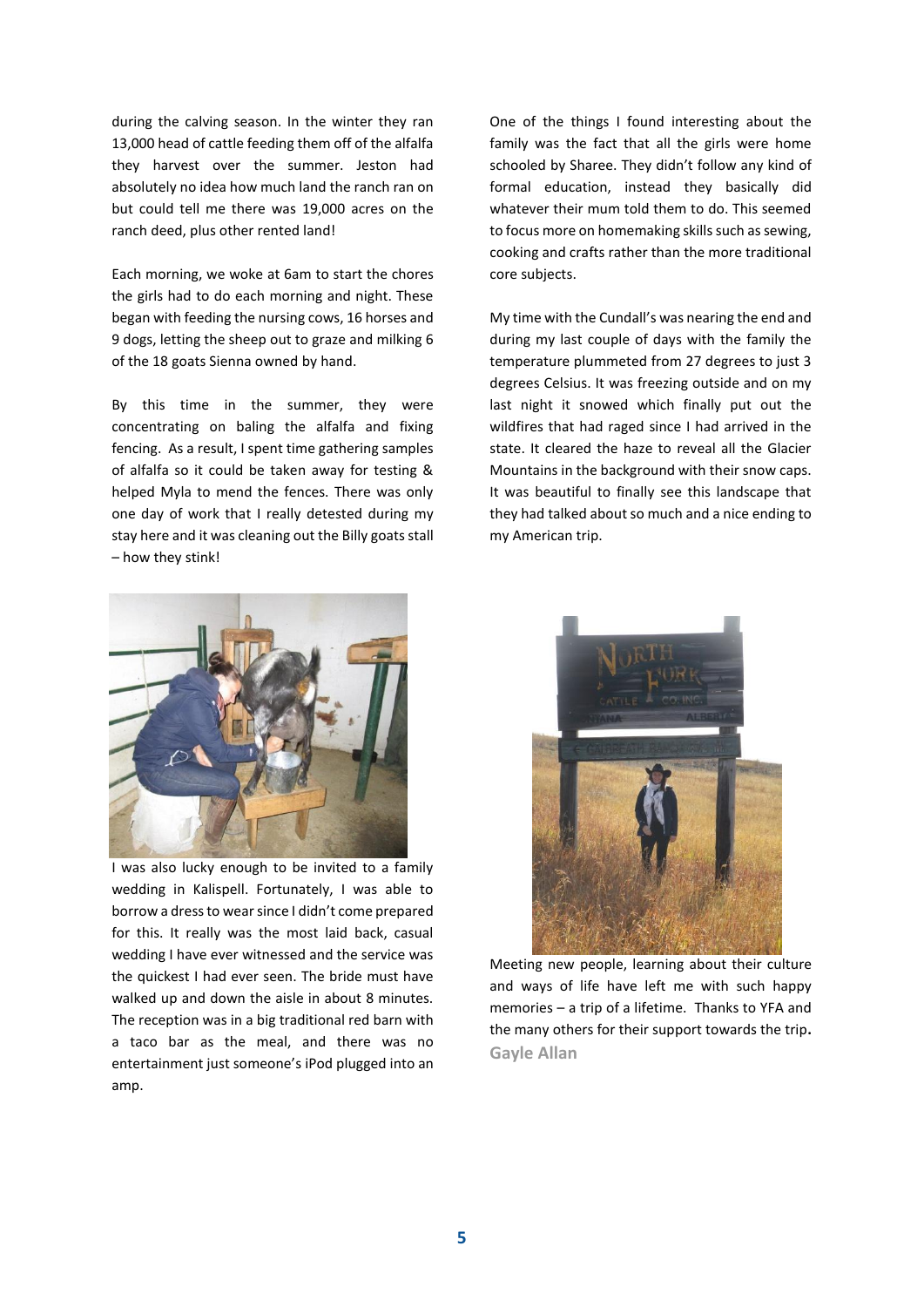# ROAD TRIP TO THE NORTH OF SCOTLAND

In January this year, a few YFA members met up to head to the north coast of Scotland to celebrate Neil Brim's 30th birthday. Steedsy and I headed north to Inverness where we met Angharad and Andrew from Wales, and

Janette from Northern Ireland. Sabine from Austria would join us the following day. Collectively, we had travelled 6,000 miles to the tip of Scotland, so



we had high hopes for the weekend! The Friday night was spent having an enjoyable 3 course meal at Neil's house followed by lots of wine and whisky to celebrate him turning the big 30!

Saturday was spent visiting some of the popular tourist destinations the north coast has to offer – a trip to Dunnet Head, the most Northerly point of the British mainland, John O'Groats and Duncansby Stacks.





Sabine arrived just in time for Janette's homemade Irish coffee in the afternoon which was very much welcomed after a day of trekking round the county in the snow. At Neil's party that night, a local band played a mix of party and ceilidh music and we spent our night between the bar and the dance floor. An excellent night was had by all.



On the Sunday, once we were fit to move, we headed south, despite the weather warnings. We got as far as Kingussie where we were met by snow gate closures! Stuck for over 4 hours with sore heads, rationed sweeties and Steedy's one CD on repeat as there was no radio station available – it was definitely one of the less enjoyable experiences of the weekend! However, we eventually all made it home from what was a very enjoyable weekend spent up North! **Katie Punler**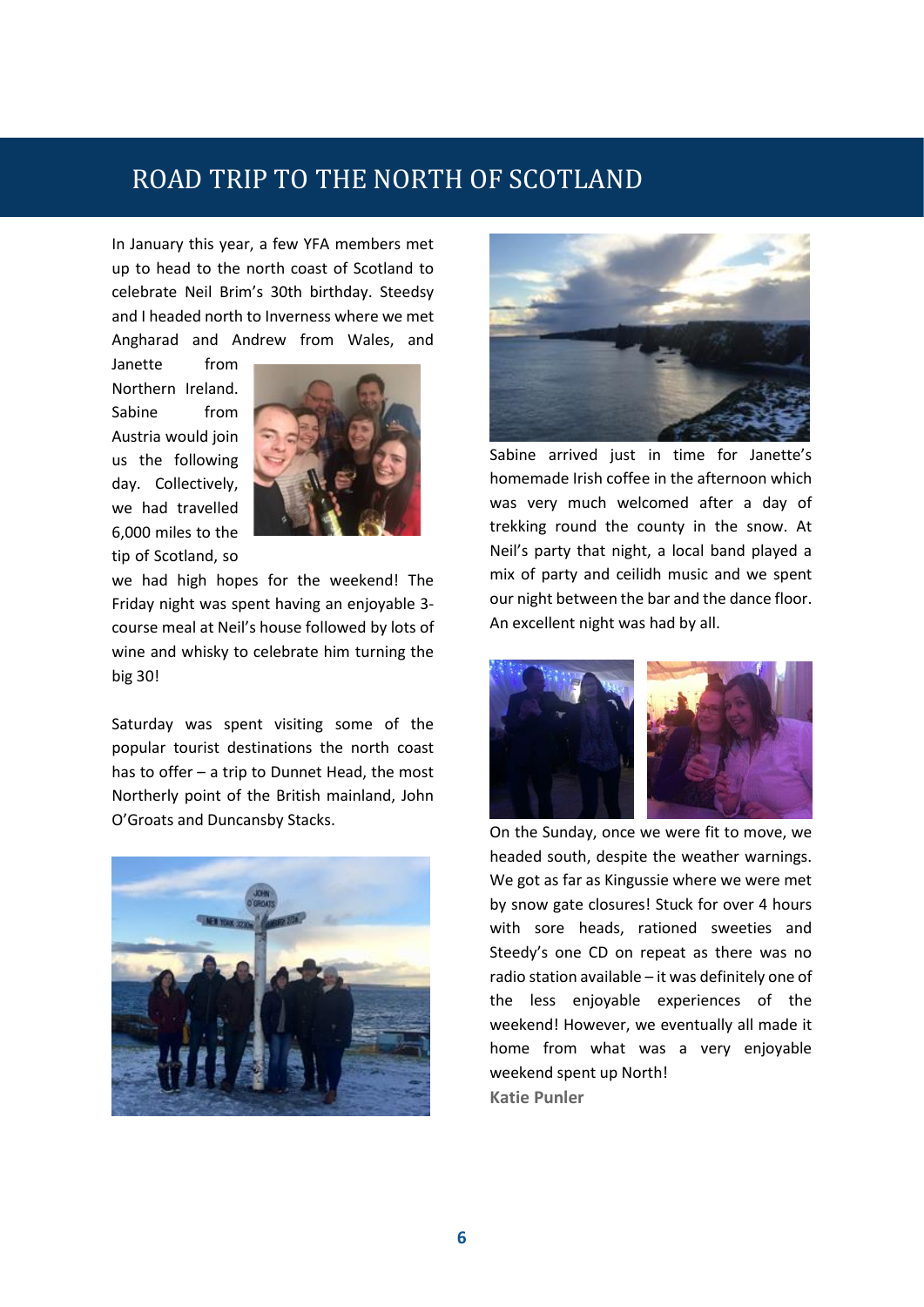### **DATES FOR YOUR DIARY**

**Exchangee Away Day Wednesday 13th June 2018**

#### **RHS Drinks Reception**

**Friday 22nd June** Young Farmers Centre, Ingliston from 6.30 pm – open to all past and present YFA members

#### **UK YFA Reunion Weekend**

**26th–29th October 2018** Altens Hotel, Aberdeen. This is a big event in the YFA calendar and the Reunion team have done a fantastic job – invitations will be out middle of July with a return date by 1 September

**Raffle Tickets** still available. Please get in touch if you wish to buy some.



#### **2018 – Northern Ireland**

Greenmount College from 21st – 28th July - 60<sup>th</sup> Anniversary Conference. This is now fully booked and is shaping up to be an excellent week. Details of the week can be found [here.](https://www.ifye2018.com/)

### **2018 – 11th World IFYE Conference**

8th – 16th September – a cruise from Vancouver, BC to Anchorage, Alaska. There are already lots of Brits signed up for this fantastic opportunity. Details of the week can be foun[d here.](http://ifyeusa.org/news-conferences/conferences/2018-world-ifye-conference.html)

**2019 – Norway 2020 – England 2021 - TBC 2022 - Finland**

**CONGRATULATIONS to the following: Kerry & Jim Shanks (Canada 2002 & Euro Rally 2004) a son, George; Diane (Hunter - Canada 2008) & Grant Woodburn (Euro Rally 2006) a daughter, Pippa; Isobel Swanson (Euro Rally 2013) married Jamie Welsh**

**Sadly, the following have passed away: Margaret Sharp (Sparks) – Netherlands 1957; Dorothy Murray (Stephens) – Canada 1958; Lorna Matheson (Black) – USA 1953 – Lorna was a regular at many of the European IFYE Conferences.**

**YFA MEMBERSHIP: £10 per year which can be paid by standing order or £150 lifetime membership - please get in touch for more payment details**